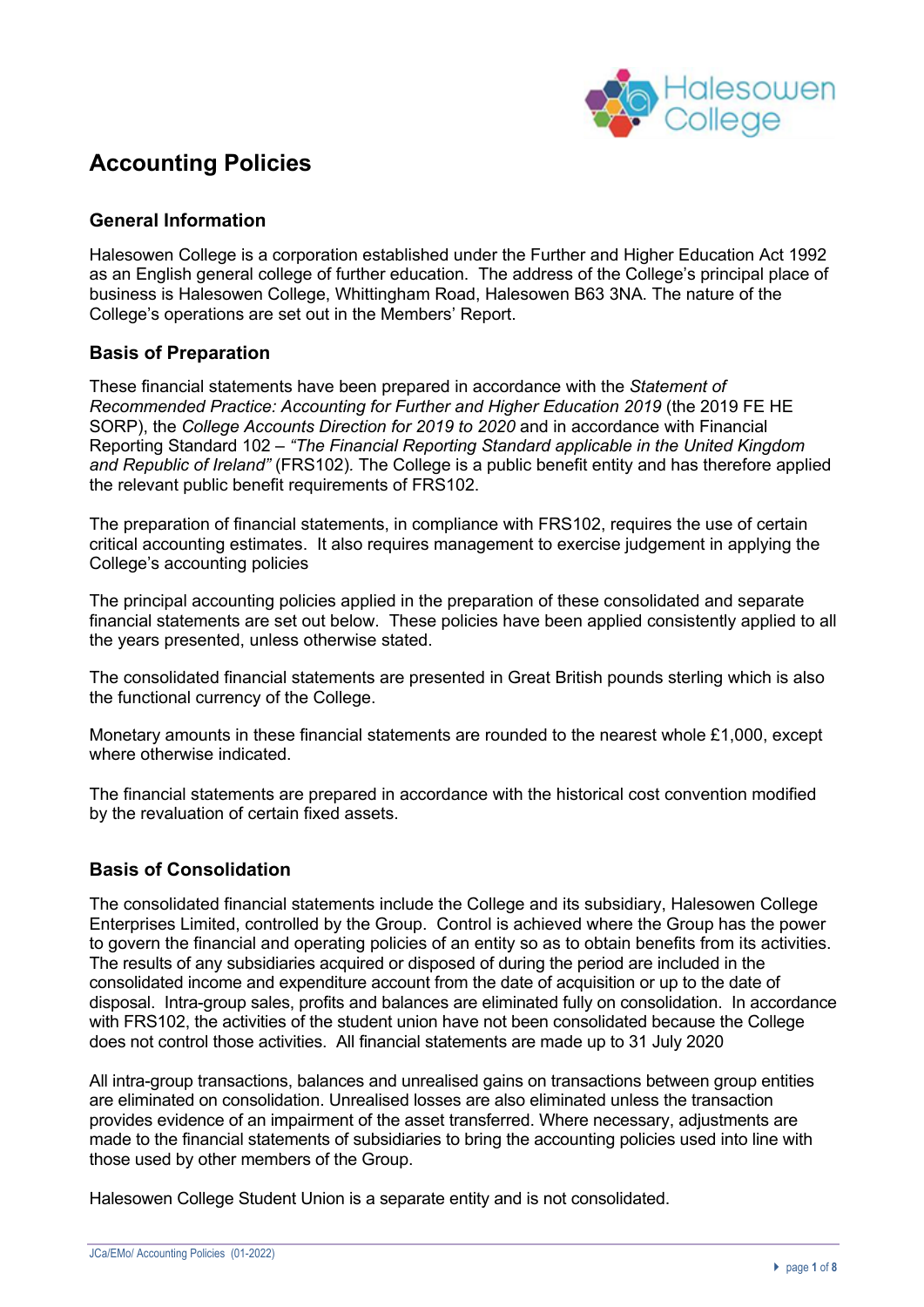# **Going Concern**

Halesowen College has outstanding financial health and a strong liquidity ratio. The Corporation are provided with information to assure them of financial resilience and considers that the College has adequate resources to continue in operational existence for the foreseeable future and for this reason, it continues to adopt the going concern basis in preparing the financial statements.

The activities of the Group, together with the factors likely to affect its future development and performance, are set out in the Strategic Report. The financial position of the Group, its cash flow, liquidity and borrowings are described in the Financial Statements and accompanying Notes. The Group has £2,703,000 (2020: £3,042,000) of loans outstanding with bankers on terms negotiated in 2006 with the five loans being secured by a charge on Group cash.

| <b>Date</b> | <b>Value Drawn</b> | <b>Term</b> | Type     | Rate           | <b>Bank</b>    |
|-------------|--------------------|-------------|----------|----------------|----------------|
| May 2006    | £1,525,000         | 20 years    | Variable | $0.45% + base$ | NatWest        |
| May 2006    | £1,525,000         | 20 years    | Fixed    | 6.08%          | NatWest        |
| March 2009  | £1,250,000         | 20 years    | Fixed    | 5.55%          | NatWest        |
| Nov 2010    | £1,250,000         | 20 years    | Variable | $1.5% + LIBOR$ | <b>NatWest</b> |
| Aug 2011    | £1,320,000         | 20 years    | Variable | $1.5% + LIBOR$ | <b>NatWest</b> |

A summary of loans is included in the table below:

The Group's forecasts and financial projections indicate that it will be able to operate within this existing facility for the foreseeable future.

Whilst Covid-19 has had an economic impact nationwide and has led to some difficulties in the education sector more widely, the College has successfully migrated a high proportion of learning to an online delivery model, and enrolments for the current financial year have demonstrated that students are receptive to this model of delivery and still engaging with the College. The subsidiary company, Halesowen College Enterprises Limited, is facing more challenging times, however, this will not have a material effect on the view of the Group overall as a going concern. The College has pledged its support to the subsidiary to enable it to continue to operate for at least the period to 31 January 2022.

Accordingly, the Group has a reasonable expectation that it has adequate resources to continue in operational existence for the foreseeable future, being at least 12 months from the approval of the financial statements and for this reason will continue to adopt the going concern basis in its preparation of its Financial Statements.

# **Recognition of Income**

# **Revenue Grants Funding**

Government revenue grants include funding body recurrent grants and other grants and are accounted for under the accrual model as permitted by FRS102.

Funding body recurrent grants are measured in line with best estimates for the year of what is receivable and depend on the particular income stream involved. Any under achievement of the Adult Education Budget is adjusted for and reflected in the level of recurrent grant recognised in the income and expenditure account. The final grant income is normally determined with the conclusion of the year end reconciliation process with the funding body following the year end and the results of any funding audit. Where this process involves negotiations in respect of over achievement or adjustment to claw back in respect of underachievement, where negotiations are subsequent to the year end, they are not reflected in the income recognised.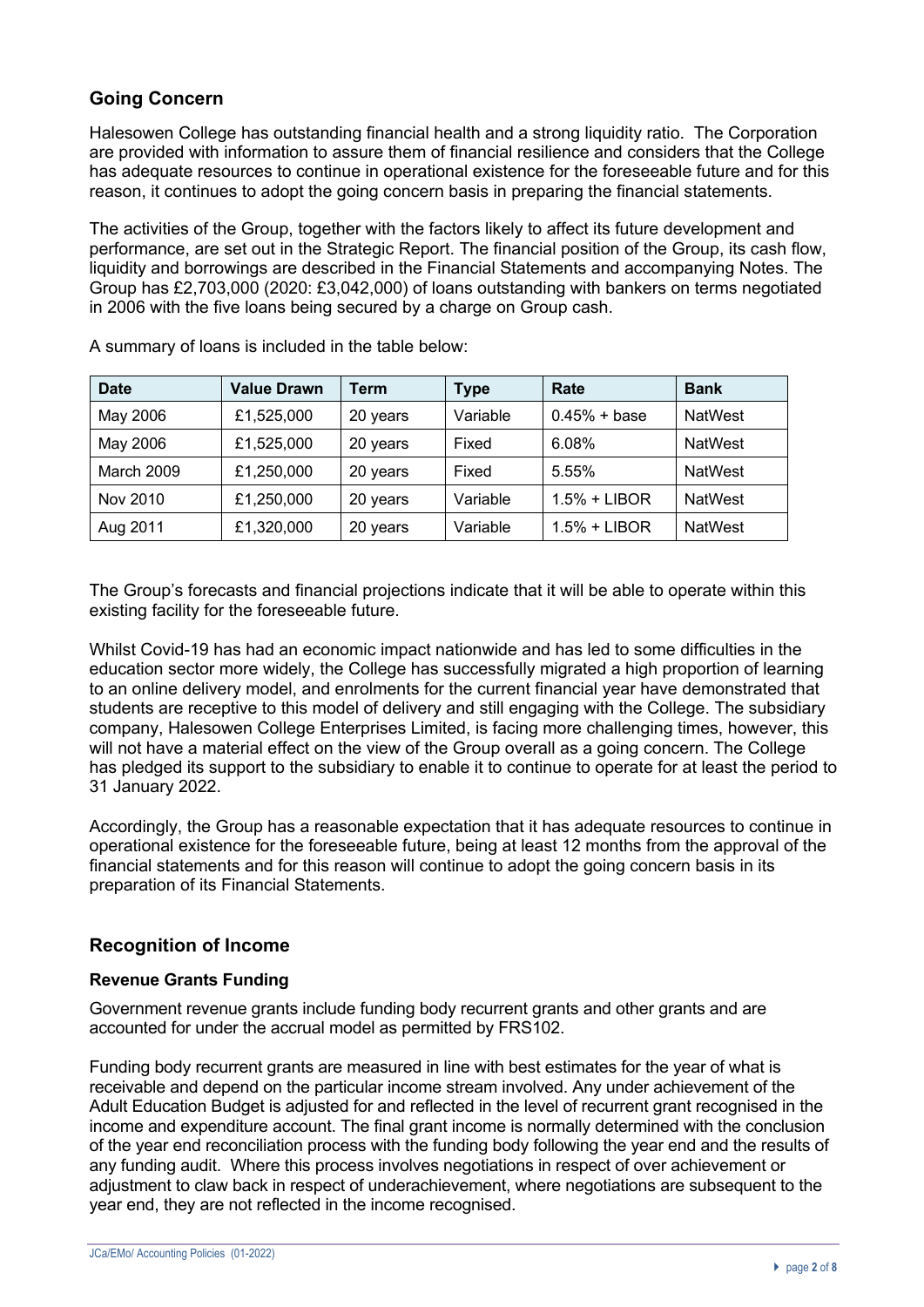16-18 learner-responsive funding is not subject to reconciliation and is therefore not subject to contract adjustments and is recognised when receivable.

The recurrent grant from Office for Students, represents the funding allocations attributable to the current financial year and is credited directly to the Statement of Comprehensive Income.

Grants from non-government sources, including grants relating to assets, are recognised in income when the College has met the performance-related conditions and the grant will be received. Income received in advance of performance related conditions being met is recognised as a liability.

Government capital grants for assets, other than land, are accounted for under the accrual model. The grant income received or receivable will be recognised over the expected useful life of the asset, with any amount of the asset-related grant that is deferred being recognised as deferred income. The deferred income is allocated between creditors due within one year and those due after more than one year.

# **Other Income**

Income from the supply of services is recognised at fair value of the consideration received or receivable and represents the value of services to the extent there is a right to consideration. Income from tuition fees is recognised over the period for which it is received.

All income from short-term deposits is accrued in the period in which it is earned on a receivable basis.

#### **Retirement Benefits**

Retirement benefits to employees of the College are principally provided by Teachers' Pensions Scheme (TPS) and the Local Government Pension Scheme (LGPS), which are multi-employer defined benefit plans.

The TPS is an unfunded scheme. Contributions to the TPS are calculated so as to spread the cost of pensions over employees' working lives with the College in such a way that the pension cost is a substantially level percentage of current and future pensionable payroll. The contributions are determined by the Government Actuary on the basis of valuations using a projected unit method. The TPS is a multi-employer scheme but sufficient information is not available to use defined benefit accounting and therefore it is accounted for as a defined contribution scheme, with the amount charged to the statement of comprehensive income being the contributions payable in the year. Differences between contributions payable in the year and contributions actually paid are shown as either accruals or prepayments.

The LGPS is a funded scheme, and the assets of the scheme are held separately. Pension schemes are measured at fair value and liabilities are measured on an actuarial basis using the projected unit credit method. The actuarial valuations are obtained at least triennially and are updated at each balance sheet date. The amounts charged to operating surplus are the current service costs and the costs of scheme introductions, benefit changes, settlements and curtailments. They are included as part of staff costs. The net interest cost on the net defined benefit liability/asset is charged to comprehensive income and included within finance costs. Re-measurement comprising actuarial gains and losses and the return on scheme assets (excluding amounts include in net interest on the net defined benefit liability) are recognised immediately in other comprehensive income.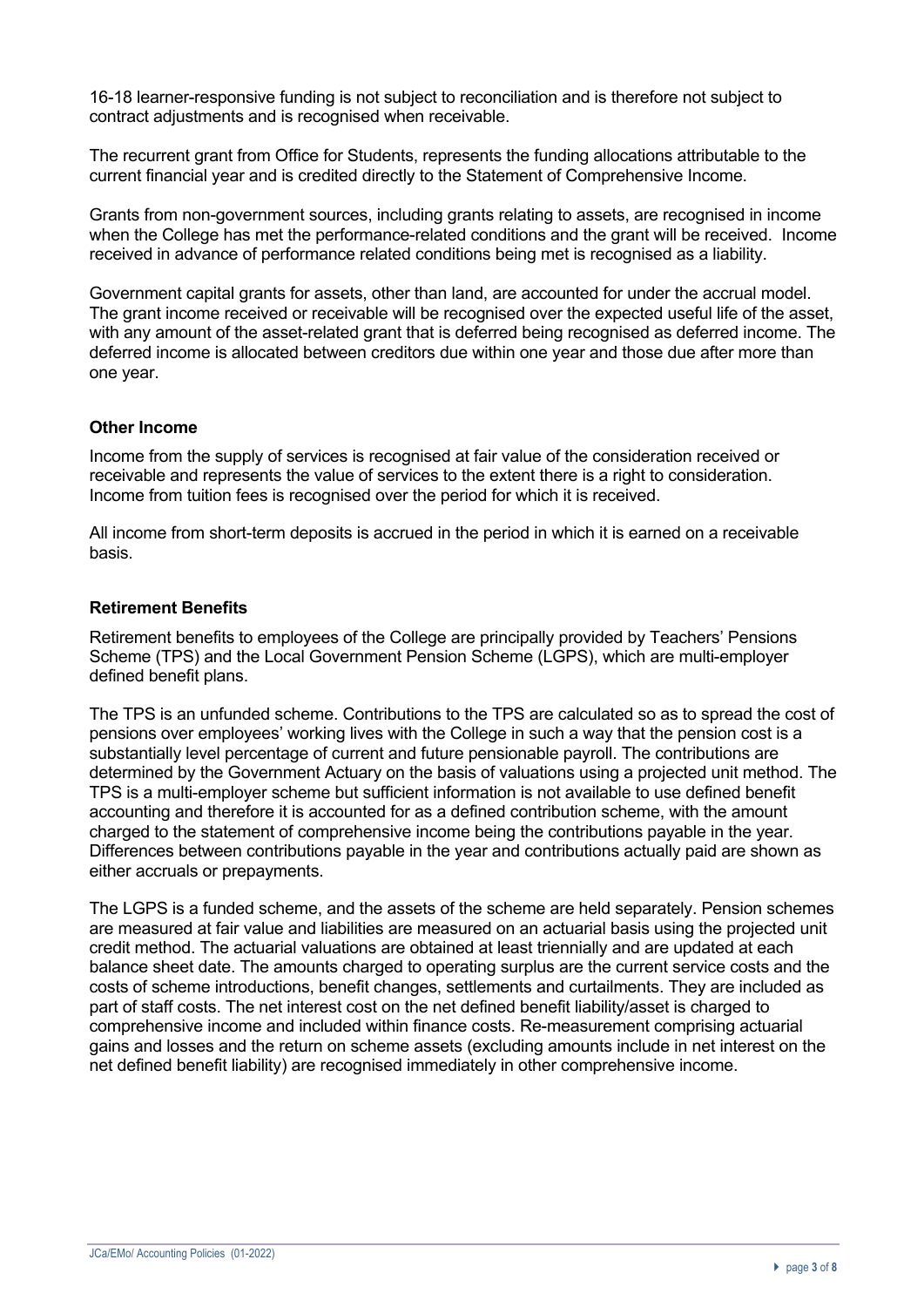# **Short Term Employment Benefits**

Short term employment benefits such as salaries and compensated absences (holiday pay) are recognised as an expense in the year in which the employees render service to the College. The cost of any unused holiday entitlement the College expects to pay in future periods is recognised in the period the employees' services are rendered.

# **Enhanced Pensions**

The actual cost of any enhanced ongoing pension to a former member of staff is paid by the college annually. An estimate of the expected future cost of any enhancement to the ongoing pension of a former member of staff is charged in full to comprehensive income in the year that the member of staff retires. In subsequent years a charge is made to provisions in the balance sheet using the enhanced pension spreadsheet provided by the funding bodies.

### **Fixed Asset Investments**

### **College**

Interests in subsidiaries and jointly controlled entities are initially measured at cost and subsequently measured at cost less any accumulated impairment losses in the separate financial statements of the College.

Interests in subsidiaries and jointly controlled entities are assessed for impairment at each reporting date. Any impairments losses or reversals of impairment losses are recognised immediately in comprehensive income.

# **Group**

# **Jointly Controlled Entities**

Entities in which the Group has a long term interest and shares control under a contractual arrangement are classified as jointly controlled entities. Jointly controlled entities are accounted for using the equity method, as described in the accounting policy for associates above.

# **Other Investments**

Listed investments are stated at fair value through the profit or loss. Investments comprising unquoted equity instruments whose fair values cannot be measured reliably are measure at cost less impairment.

# **Tangible Fixed Assets**

Tangible fixed assets are stated at cost less accumulated depreciation and accumulated impairment losses. Certain items of fixed assets that had been revalued to fair value on or prior to the date of transition to the 2015 FE HE SORP, are measured on the basis of deemed cost, being the revalued amount at the date of that revaluation.

#### *Land and buildings*

Freehold buildings are depreciated on a straight line basis over their expected useful lives which is usually 50 years.

Freehold land is not depreciated.

The College has a policy of depreciating major adaptations to buildings over the period of their useful economic life of between 10 and 50 years.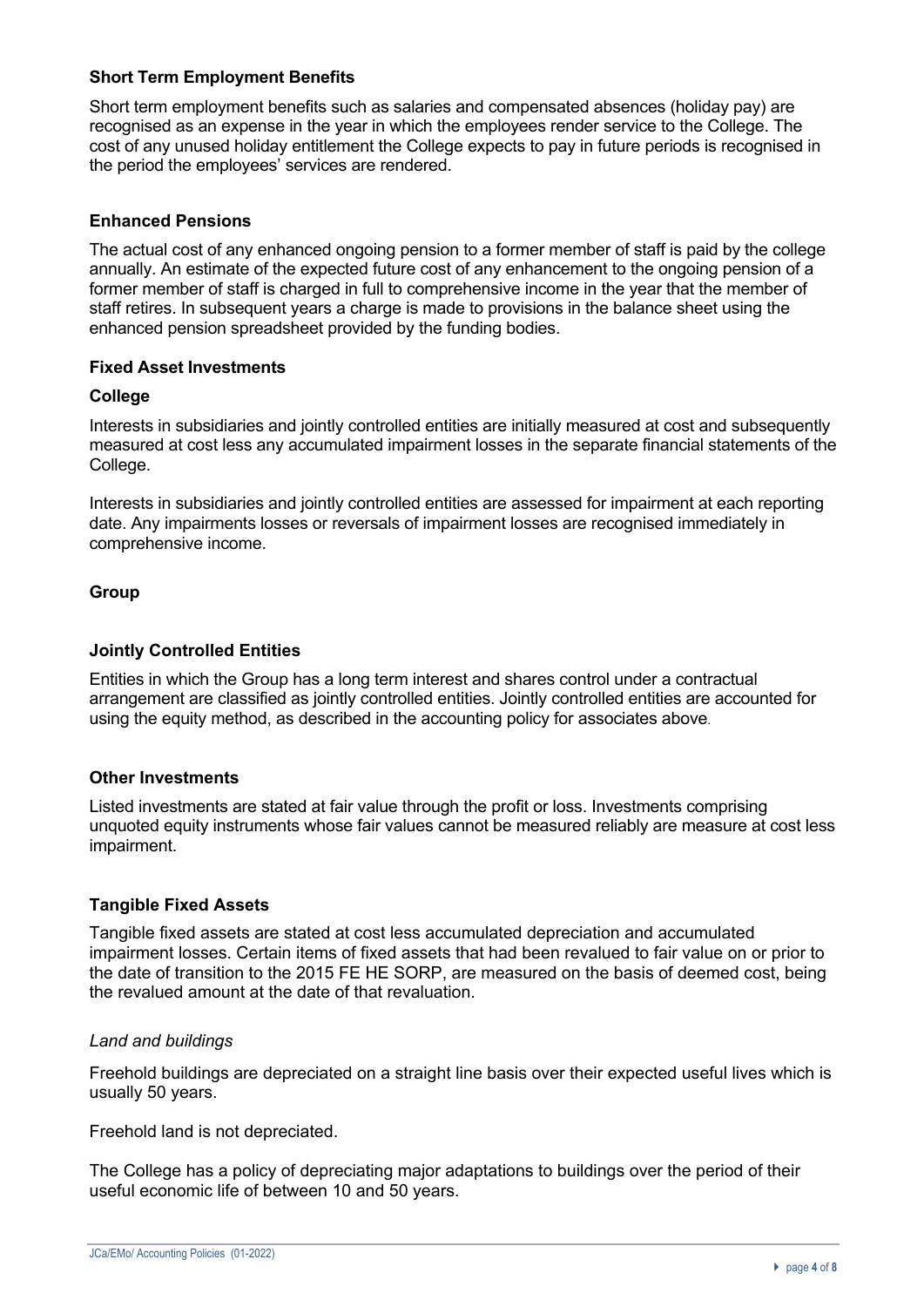Where land and buildings are acquired with the aid of specific grants, they are capitalised and depreciated as above. The related grants are credited to a deferred income account within creditors, and are released to the income and expenditure account over the expected useful economic life of the related asset on a systematic basis consistent with the depreciation policy. The deferred income is allocated between creditors due within one year and those due after more than one year.

A review for impairment of a fixed asset is carried out if events or changes in circumstances indicate that the carrying amount of any fixed asset may not be recoverable.

On adoption of FRS102, the College followed the transitional provision to retain the book value of land and buildings, which were not revalued. The College has adopted a policy of no revaluation of these properties in the future unless there is belief that the carrying value is materially different from the fair value at the end of each accounting period.

### *Assets under construction*

Assets under construction are accounted for at cost, based on the value of architects' certificates and other direct costs, incurred to 31 July. They are not depreciated until they are brought into use.

### *Subsequent expenditure on existing fixed assets*

Where significant expenditure is incurred on tangible fixed assets after initial purchase it is charged to income in the period it is incurred, unless it increases the future benefits to the College, in which case it is capitalised and depreciated on the relevant basis.

# *Equipment*

Equipment costing less than £5,000 per individual item is recognised as expenditure in the period of acquisition. All other equipment is capitalised at cost.

Capitalised equipment is depreciated on a straight-line basis over its remaining useful economic life as follows:

| $\blacksquare$ technical equipment | 6-10 years |
|------------------------------------|------------|
| <b>n</b> motor vehicles            | 10 years   |
| $\blacksquare$ computer equipment  | 6-10 years |
| $\blacksquare$ other               | 6-10 years |

#### *Other*

Assets which are used collectively for one purpose may be grouped.

Residual value is calculated on prices prevailing at the reporting date, after estimated costs of disposal, for the asset as if it were at the age and in the condition expected at the end of its useful life.

Subsequent costs, including replacement parts, are only capitalised when it is probable that such costs will generate future economic benefits. Any replaced parts are then derecognised. All other costs of repairs and maintenance are expenses as incurred.

#### *Intangible fixed assets*

Any goodwill or similar intangible fixed assets will be realised on the face of the balance sheet and amortised over an appropriate period.

Intangible assets are initially recognised at cost and are subsequently measured at cost less accumulated amortisation and accumulated impairment losses. Intangible assets are amortised to the statement of comprehensive income on a straight-line basis over their useful lives.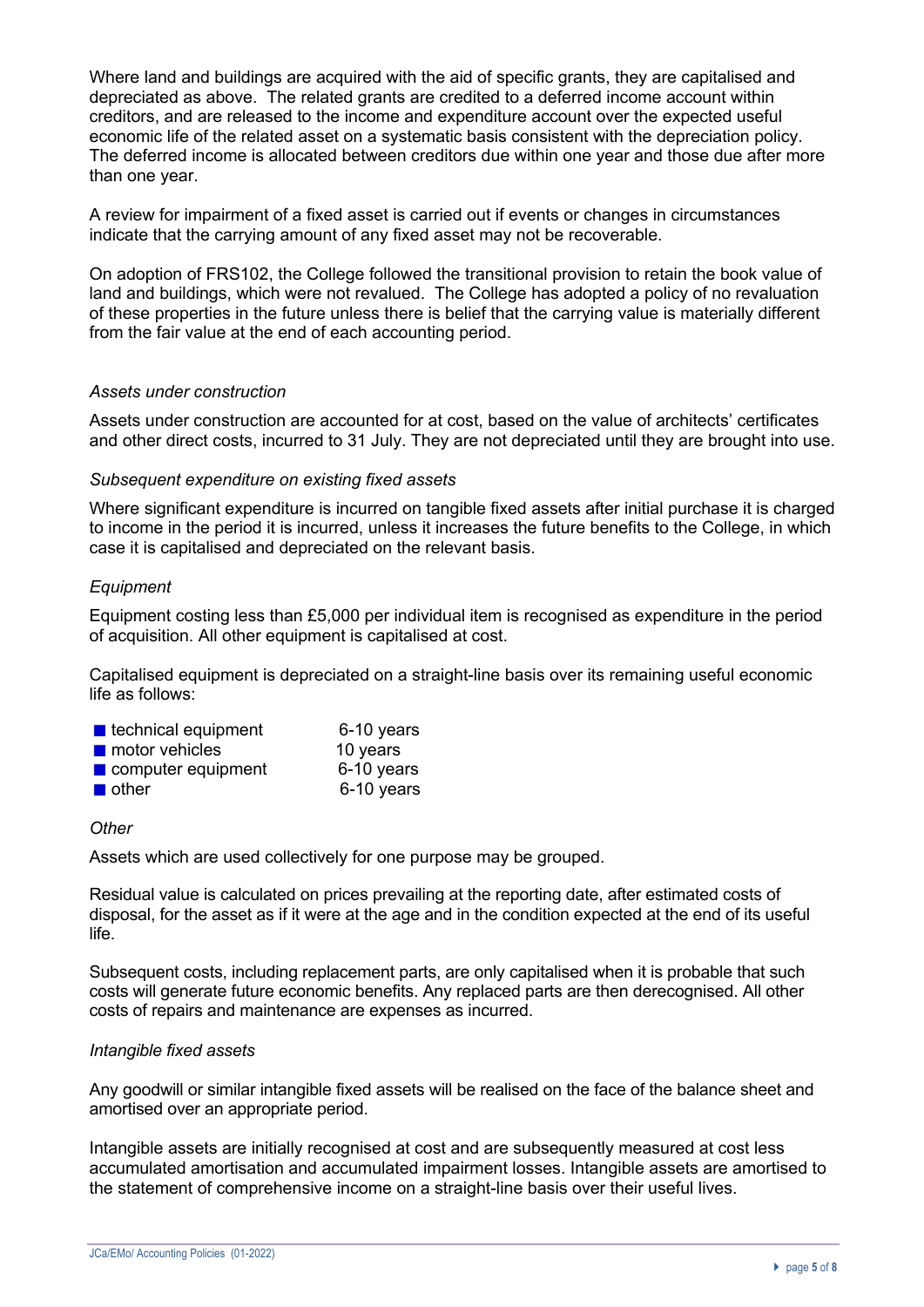### **Impairments of Fixed Assets**

An assessment is made at each reporting date of whether there are indications that a fixed asset may be impaired or that an impairment loss previously recognised has fully or partially reversed. If such indications exist, an estimate is made of the recoverable amount of the asset.

Shortfalls between the carrying value of fixed assets and their recoverable amounts, being the higher of fair value less costs to sell and value-in-use, are recognised as impairment losses. Impairment of revalued assets, are treated as a revaluation loss. All other impairment losses are recognised in comprehensive income.

Recognised impairment losses are reversed if, and only if, the reasons for the impairment loss have ceased to apply. Reversals of impairment losses are recognised in comprehensive income or, for revalued assets, as a revaluation gain. On reversal of an impairment loss, the depreciation or amortisation is adjusted to allocate the asset's revised carrying amount (less any residual value) over its remaining useful life.

### **Borrowing Costs**

Borrowing costs are recognised as expenditure in the period in which they are incurred.

### **Leased Assets**

Operating leases and annual rents are charged to comprehensive income on a straight line basis over the lease term.

Assets held under finance leases are recognised initially at fair value of the leased asset at the inception of the lease. The corresponding liability to the lessor is included in the balance sheet as an obligation under lease.

#### **Stock**

Stock is valued at the lower of cost and estimated selling price less costs to complete and sell. Where necessary, provision is made for obsolete, slow-moving and defective items.

#### **Financial Instruments**

The Group has chosen to adopt Sections 11 and 12 of FRS102 in full in respect of financial instruments.

#### **Financial Assets and Liabilities**

Financial assets and financial liabilities are recognised when the Group becomes a party to the contractual provisions of the instrument.

Financial liabilities and equity are classified according to the substance of the financial instrument's contractual obligations, rather than the financial instrument's legal form.

All financial assets and liabilities are initially measured at transaction price (including transaction costs), except for those financial assets measured at fair value through the profit or loss, which are initially measure at fair value (which is normally the transaction price excluding transaction costs), unless arrangement constitutes a financing transaction. A financial asset or financial liability that is payable or receivable in one year is measured at the undiscounted amount expected to be received or paid net of impairment, unless it is a financing transaction. If an arrangement constitutes a financing transaction, the financial asset or financial liability is measured at the present value of the future payments discounted at a market rate of interest for a similar debt instrument.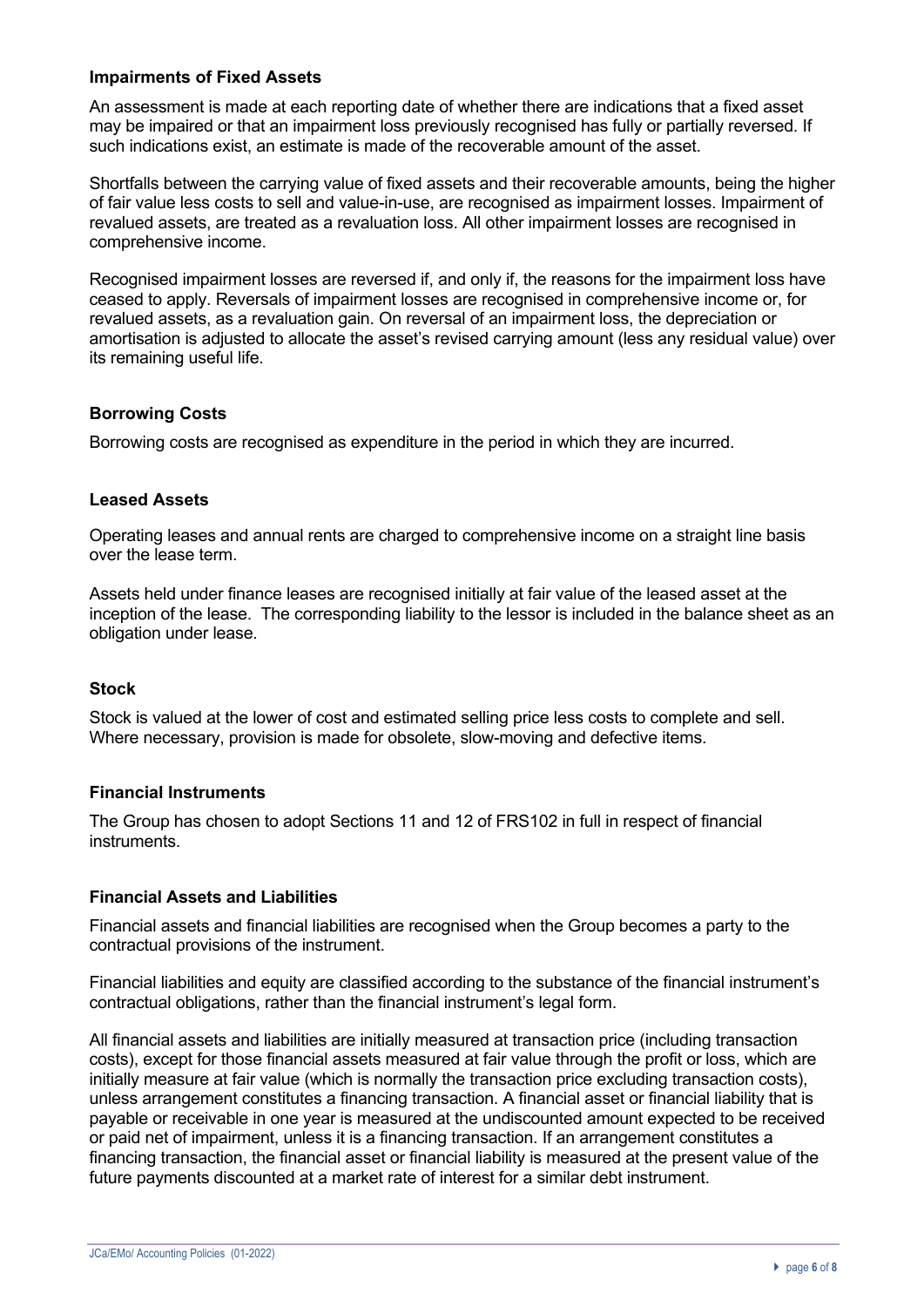Financial assets and financial liabilities are offset only when there is a current legally enforceable right to set off the recognised amounts and the intention to either settle on a net basis, or to realise the asset and settle the liability simultaneously.

### **Derecognition of financial assets and liabilities**

A financial asset is derecognised only when the contractual rights to cash flows expire or are settled, or substantially all the risks and rewards of ownership are transferred to another party, or if some significant risks and rewards of ownership are retained but control of the asset has transferred to another party that is able to sell the asset in its entirety to an unrelated third party. A financial liability (or part thereof) is derecognised when the obligation specified in the contract is discharged, cancelled or expires.

### **Taxation**

The College is considered to pass the tests set out in Paragraph 1 Schedule 6 Finance Act 2010 and therefore it meets the definition of a charitable company for UK corporation tax purposes. Accordingly, the College is potentially exempt from taxation in respect of income or capital gains received within categories covered by sections 478-488 of the Corporation Tax Act 2010 or Section 256 of the Taxation of Chargeable Gains Act 1992, to the extent that such income or gains are applied exclusively to charitable purposes.

The College is partially exempt in respect of Value Added Tax, so that it can only recover a nominal amount of the VAT charged on its inputs. Irrecoverable VAT on inputs is included in the costs of such inputs and added to the cost of tangible fixed assets as appropriate, where the inputs themselves are tangible fixed assets by nature.

The College's subsidiary company is subject to corporation tax and VAT in the same way as any commercial organisation.

# **Provisions and Contingent Liabilities**

Provisions are recognised when the College has a present legal or constructive obligation as a result of a past event, it is probable that a transfer of economic benefit will be required to settle the obligation and a reliable estimate can be made of the amount of the obligation.

Where the effect of the time value of money is material, the amount expected to be required to settle the obligation is recognised at present value using a pre-tax discount rate. The unwinding of the discount is recognised as a finance cost in the statement of comprehensive income in the period it arises.

A contingent liability arises from a past event that gives the College a possible obligation whose existence will only be confirmed by the occurrence or otherwise of uncertain future events not wholly within the control of the College. Contingent liabilities also arise in circumstances where a provision would otherwise be made but either it is not probable that an outflow of resources will be required or the amount of the obligation cannot be measured reliably.

Contingent liabilities are not recognised in the balance sheet but are disclosed in the notes to the financial statements.

# **Agency Arrangements**

The College acts as an agent in the collection and payment of discretionary support funds. Related payments received from the funding bodies and subsequent disbursements to students